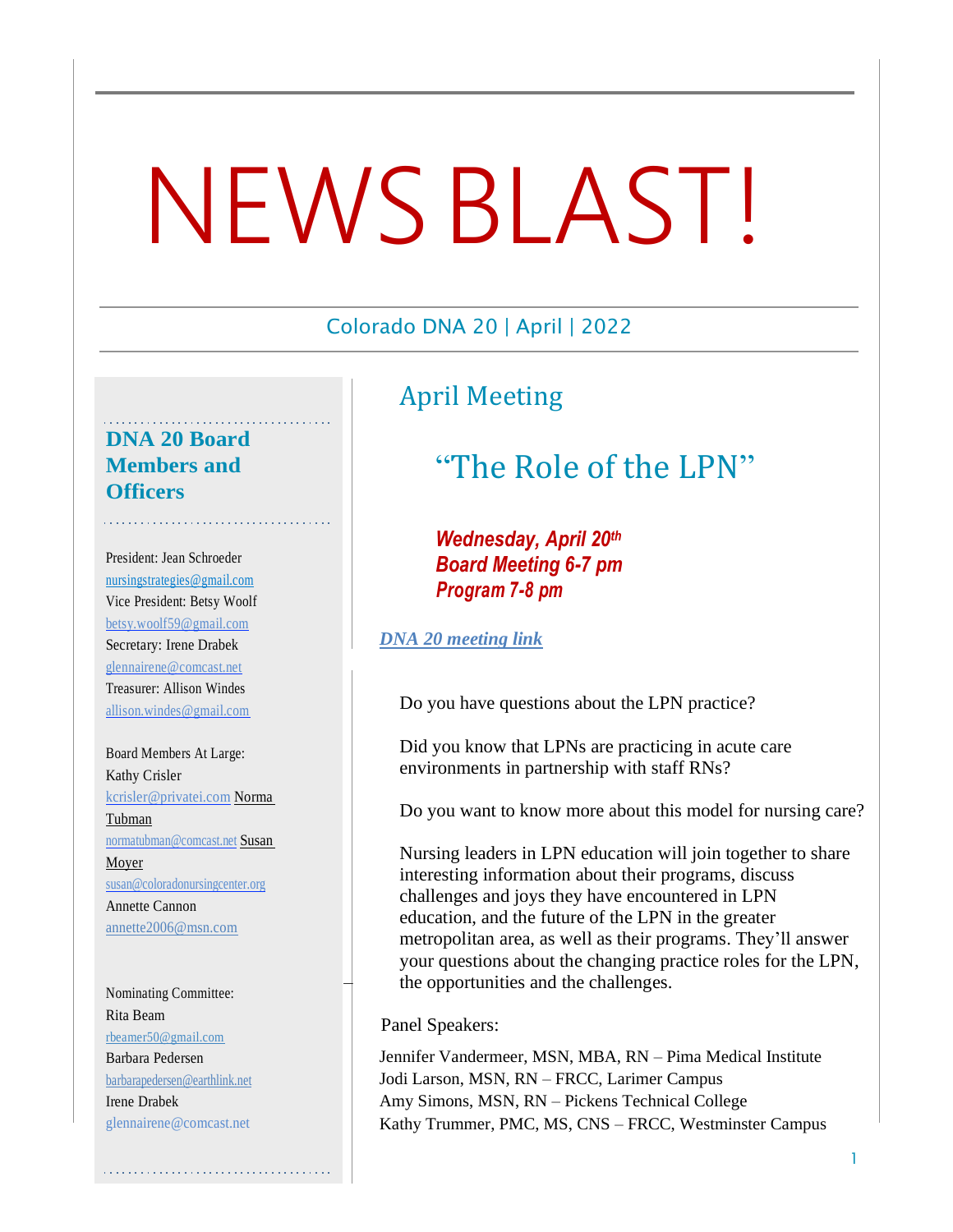# **President's Message**

Spring has sprung - Yeah! I wait for this moment every year and especially since my alma mater University of Kansas (KU) is in the final four of the NCAA tournaments - don't want to jinx them. I hope you did well in your brackets if you participated in that fun as we watched devoted fans cheer on their teams in person for the first time in two years. We have now moved into an endemic as we wait for the flu to hit and maybe another variant (I look forward to getting my booster finally on April 1st - the joy of being allergic to the vaccine having to wait until November to get my second dose - 5 months is finally here). Thanks to all of you for being there when the times were really tough and thanks to all of you when the times were tough for a different reason as you battled still those who did not accept the virus still. Now you will continue to face challenges - the substance abuse addiction rages on, incivility in the workplace, the nursing shortage and inequality in pay. So much for ANA and CNA to continue to work on for nurses. Take care of each other as you are all angels and have a wonderful spring - take time to admire the flowers popping up under the crazy spring snow.

Jean Schroeder PhD, MA, MSN, RN



# **Annette Cannon is seeking re-election!**

Our long time DNA 20 member and Colorado Nurses Association leader, Annette, currently seeks re-election to the office of Jefferson County Coroner. Annette brings a broad background of clinical education and experiences, including Forensic Nursing. Her leadership and accomplishments in the Coroner's office have brought state and national recognition. We are so proud to call her our own! For more information, please check the link [here.](http://www.cannonforjeffcocoroner.com/about)

## **CNA News: Are Colorado Hospitals Safe? – A Call to Action**

#### *A message from Colleen Casper, RN, MS, DNP, CNA Director of Practice and Government Affairs*

#### Colleagues,

It is our intent to bring much greater awareness to all legislators of the need to address safe staffing in hospitals. The message will go to all Senators and Representatives with the title, "Are Colorado Hospitals Safe?" We want the Legislators to know that Nurses care immensely about this issues and are prepared to stay on this issue. Please share this message with your colleagues.

#### [Call to Action](https://capitolcontact.com/portal/#/view/912) Link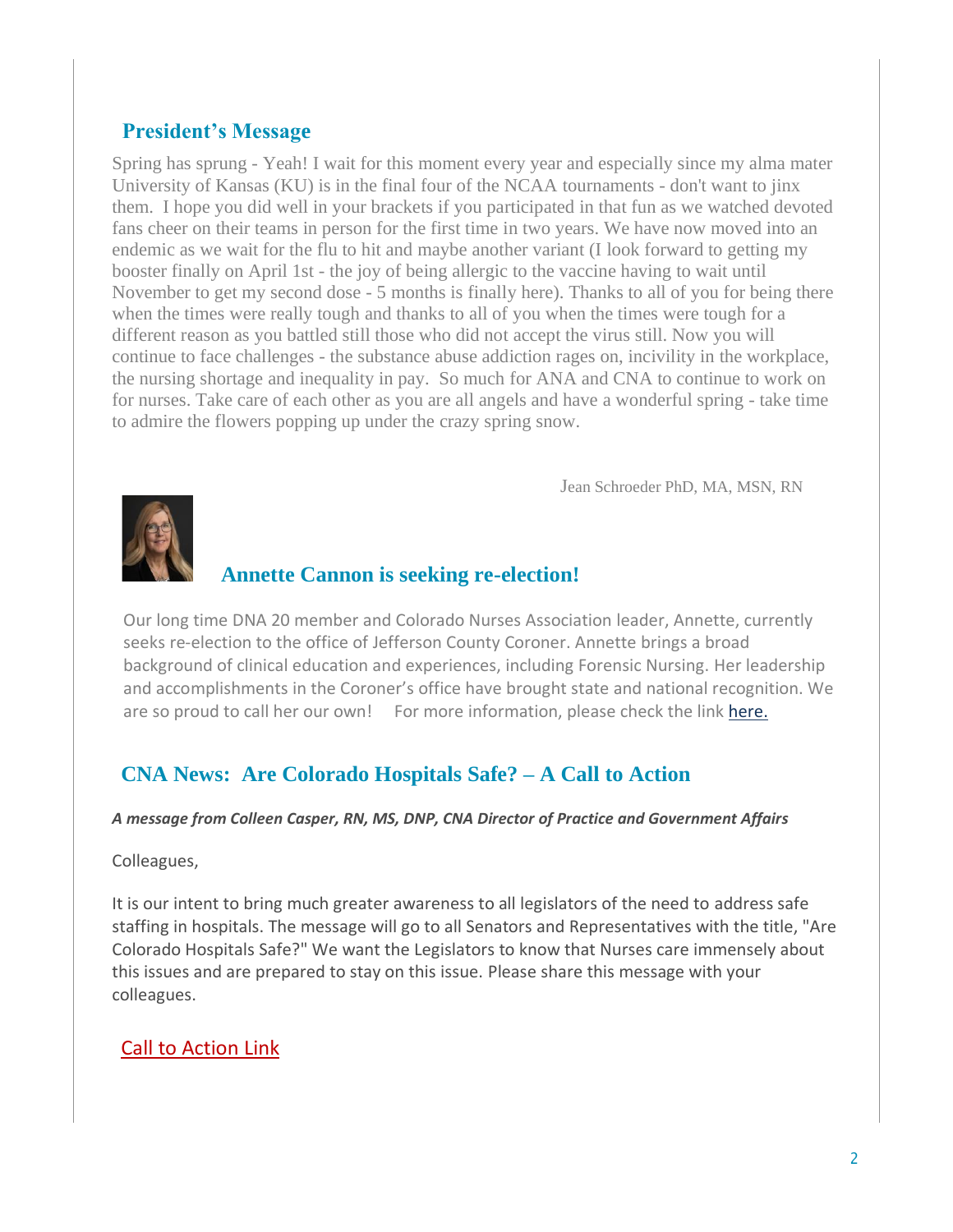We are writing to you today with an urgent call to action to request that the Colorado State Legislator

*address the prolonged nurse staffing crisis.*

Without action, Colorado hospitals will continue to lose nurses as a result of inadequate numbers of staff *as well as inadequately prepared nursing staff to care for patients.*

*You have shared your stories with Colorado Nurses Association, Colorado State surveyors and multiple national surveyors and we are now asking you to reach out to you respective Colorado Senators and Representatives and respectfully request that Colorado come out of denial of the extent of this problem and address it.*

*Sure, Federal action could be helpful. We cannot wait.*

Please take the time to share this message and consider adding in your own personal stories of your work environment today. There are some that want to implore that this is all COVID-related. We know that is disingenuous at best.

# **ANA Nurses Month Free Live Virtual Event: YOU Make a Difference**

Let's agree that the world can't survive these trying times without Nurses like you. Join ANA's FREE celebration/story jam/FREE CNE event for you and a few thousand of your

nurse friends and colleagues. Nurses like you make a difference day in and day out. ANA wants to recognize that and shout your stories everywhere possible. This virtual event will be aired on May 18, 2022 at 1:00 p.m. EDT.

#### CNE Details

- Earn 4.0 CNE
- Please note that you will receive instructions on registering for and claiming your CNE no earlier than May 31, 2022, to allow for editing of the live event recording.



#### [Register Here](https://www.eventbrite.com/e/you-make-a-difference-free-nurses-event-registration-267026131347?utm_campaign=385750_2022%20Nurses%20Month%20and%20CND&utm_source=NM%20Website&utm_medium=Eventbrite%20Registration&utm_content=385750_Nurses%20Month%20website)

For more details on Nurses Month, please click here <https://nursesmonth.org/>

#### **Leadership for DNA 20 – Ballots are in your email box**

Annual voting by email ballot for all DNA 20 members is going on now! Please watch for the email ballot sent from CNA. The results of the new board members will be announced at the May 18,2022 meeting.